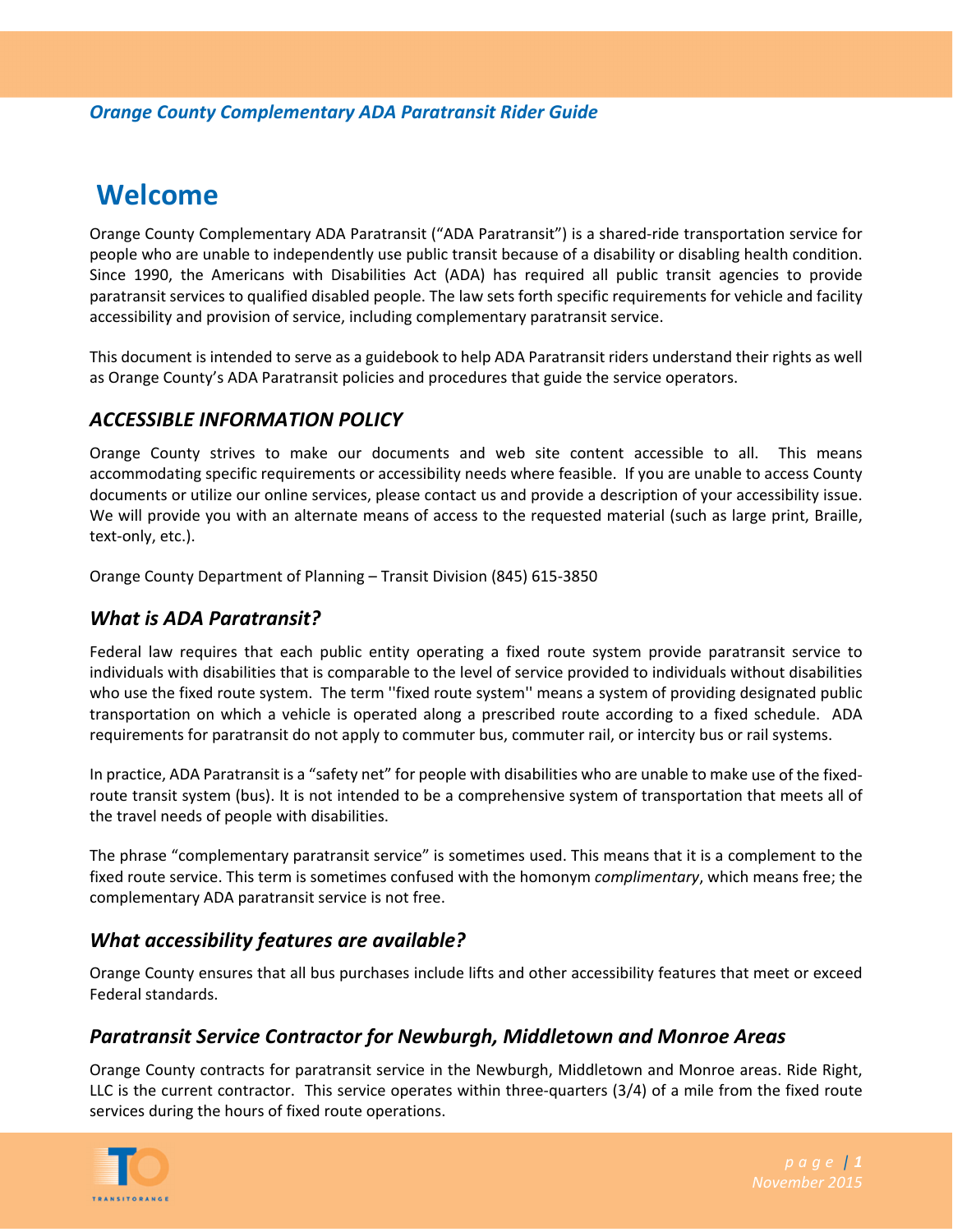If you have any questions related to scheduling services, please contact Ride Right in Newburgh at (845) 567‐ 0013, Middletown at (845) 467‐6641 or Monroe at (845) 395‐3083.

# **Applying For Service**

#### *Who is eligible?*

To be eligible to ride ADA Paratransit services, a person must be unable to use the local fixed route bus system due to a qualifying disability (physical, mental or visual). Any individual is eligible to submit an application for the ADA Paratransit service if he or she feels they qualify for the service. Please note, however, that service will only be provided within the 1 ½ mile corridor defined above.

Eligible applicants must be certified by Orange County as an ADA Paratransit rider. An Orange County ADA Paratransit application may be obtained by calling Orange County's Planning Department ‐ Transit Division at (845) 615‐3850 or by visiting the Transit Orange website at www.transitorange.info.

Orange County staff are responsible for processing all ADA applications. Within twenty-one (21) days of receiving a complete application the county will provide a written notice granting or denying eligibility. Usually eligibility is unconditional, however, depending on the circumstances, eligibility may be conditional or temporary.

Out of town visitors are approved to use Orange County's ADA Paratransit service for up to twenty-one (21) days in a calendar year upon submission to the operator of proof of paratransit eligibility from another ADA Paratransit service. Information can be submitted via email to TransitOrange@orangecountygov.com or fax 845‐291‐2533 Attention: Paratransit Service. You can further follow up that your information was received by calling Transit Orange at 845‐615‐3850.

# **Planning Your Ride**

#### *Hours of Service*

ADA Paratransit services are required by federal regulation to have the same service hours as the fixed route system for which they are a complement. The ADA Paratransit services contracted by Orange County are available during the following hours:

#### **Newburgh Area**:

- Monday through Friday, 6:50 AM to 7:00 PM (last scheduled ride 6:45 PM)
- $\triangleright$  Saturday 7:50 AM to 7:00 PM (last scheduled ride 6:45 PM)
- $\triangleright$  No Sunday Service (the fixed route service does not operate)

#### **Middletown Area**:

- Monday through Saturday 7:00 AM to 5:30 PM (last scheduled ride 5:15 PM)
- $\triangleright$  No Sunday Service (the fixed route service does not operate)

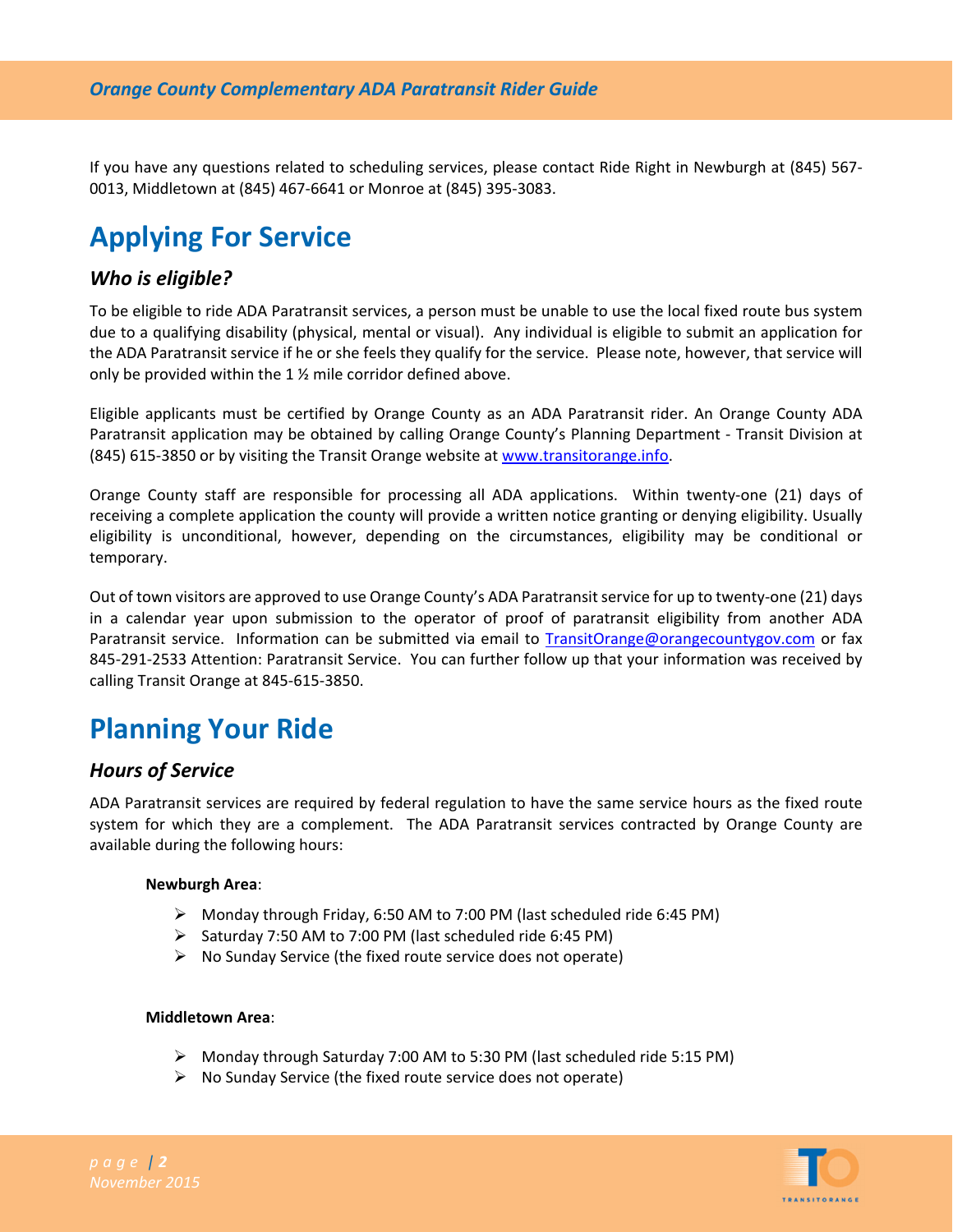#### **Monroe Area:**

- $\triangleright$  Monday through Thursday 8:00 AM to 7:10 PM (last scheduled ride 6:55 PM)
- $\triangleright$  No Saturday Service
- $\triangleright$  Sunday 11:00 AM to 6:30 PM (last scheduled ride 6:15 PM)

#### *Scheduling Rides*

Eligible riders may call the paratransit service contractor to schedule rides in the Newburgh, Middletown, and Monroe service areas. Reservations must be made at least one day prior to the desired trip and may be scheduled a maximum of two (2) weeks prior to the desired trip. ADA Paratransit services must be provided to eligible persons when next day reservations are made. The 'next day' means any time during office hours the day before; that is, a rider could call Monday afternoon to schedule a trip on Tuesday morning. Nevertheless, both the county and the service contractor appreciate as much advance notice in scheduling as possible.

Please note that same day reservations will not be accepted.

To make reservations, please call paratransit service contractor Ride Right during the office hours listed below:

- **Newburgh Area (845) 567‐0013**: Monday through Saturday 8:00 AM ‐ 5:00 PM
- **Middletown Area (845) 467‐6641**: Monday through Saturday 8:00 AM ‐ 5:00 PM
- **Monroe Area (845) 395**‐**3083**: Monday through Saturday 8:00 AM 5:00 PM and Sunday 11:00 AM to 5:00 PM

Reservation requests may be left on voice mail when the Ride Right administrative offices are closed, however, they obviously cannot be confirmed until the administrative offices reopen. If service is requested via voicemail, a representative from Ride Right will call back when the administrative offices open again to confirm that the reservation has been made. Please note that a ride request left on voice mail after the close of business for a trip the following day cannot be accommodated.

When calling to schedule rides, please provide first and last name; the day, date and time of the trip or trips; the number of people traveling; the type of any mobility aids being used; and the origin and destination street addresses.

The ADA Paratransit Service contractor must coordinate and schedule trips requested by many eligible riders. When making reservations, the exact appointment time that you would like may not be available. In such cases, federal regulations allow a two (2) hour window to accommodate reservation requests (from one hour before to one hour after the requested time). While the service contractor will make every effort to schedule trip requests as close to the desired time as possible, only when trips must be scheduled outside of this two (2) hour window do federal regulations term that a denial. The County and federal regulations require that such trip denials be recorded as such. The term 'denial' in this context has a very specific definition and does not mean that the ride was not scheduled as desired by the rider. For example, if a rider calls Ride Right to request a 10:00AM pick up and the dispatcher responds that the rider could schedule the trip at 9:30 or 10:30, the rider has not been denied service.

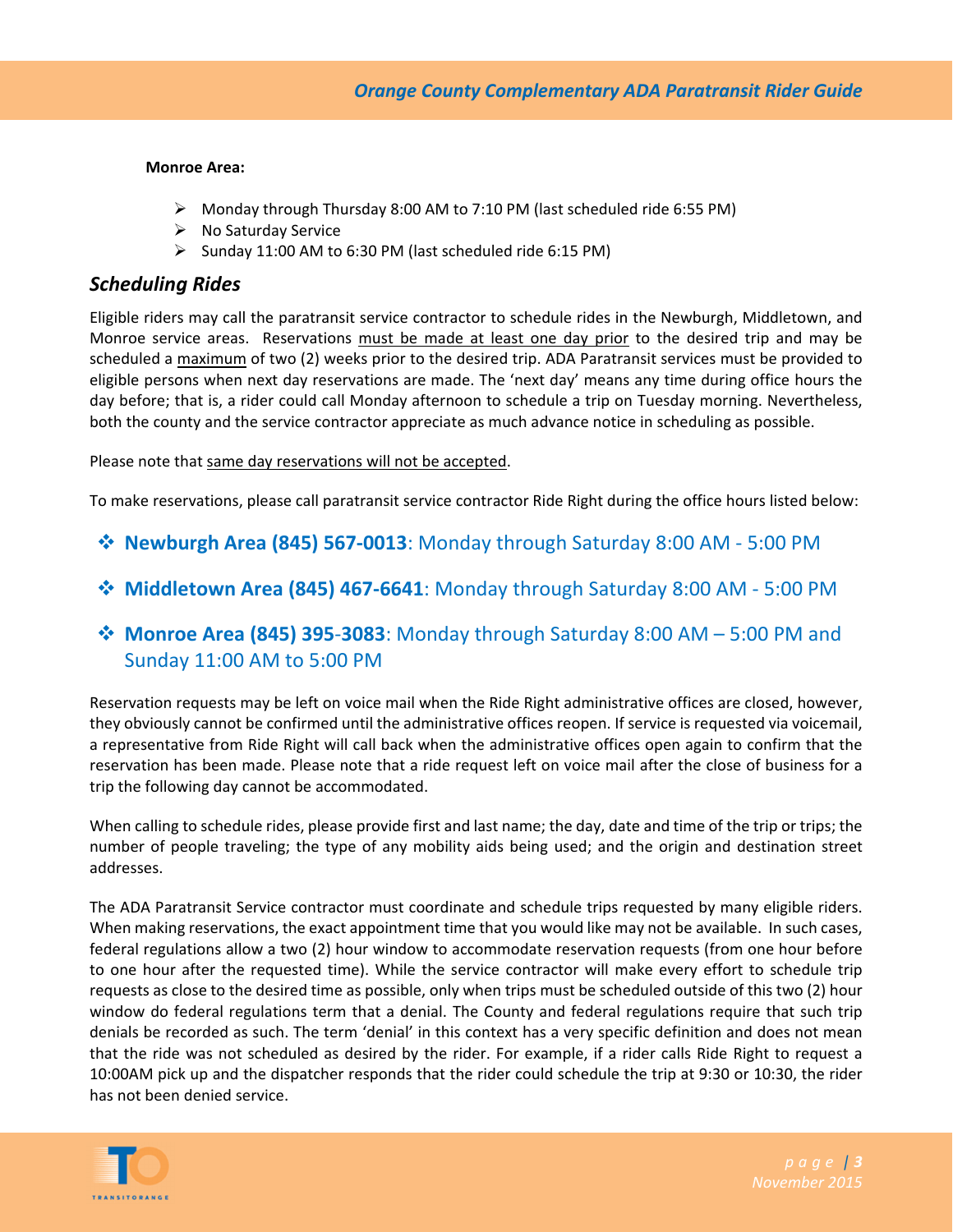#### *Orange County Complementary ADA Paratransit Rider Guide*

The County's policy is that at least ninety‐five (95%) of telephone calls should be answered by Ride Right within three (3) minutes and ninety-nine percent (99%) should be answered within five (5) minutes. The current technology utilized by the paratransit operator allows callers to reach the reservation office by placing them in a queue with an option to leave a voicemail for a callback reservation. Callers should not receive a busy signal using this technology. Orange County coordinates extensively with Ride Right to examine their call log histories to examine how calls were accepted, in particular during peak times.

There are no restrictions on the number of trips an eligible rider may reserve. Waiting lists are not used for non‐ subscription trips. Please see the definition of subscription trips on page 6.

Please note that requests for specific drivers will not be accommodated.

# *Pick‐ups and Drop‐offs*

Orange County has established curb‐to‐curb service (with origin to destination as needed) as the basic mode of paratransit service. When needed, riders should request this additional origin to destination assistance when making reservations so that Ride Right has an opportunity to evaluate how to meet the need. However, if advance notice is not provided, best efforts will still be made to provide the needed assistance.

#### *Fares*

The current paratransit one‐way fare is seventy‐five cents **(\$.75)** for each trip that is made. Fares must be paid to the driver upon boarding the vehicle. A visit to the grocery store involving one scheduled trip to the store and one scheduled return trip would therefore cost a total of one dollar and fifty cents (2 x \$.75 = \$1.50).

While an official Personal Care Attendant (PCA) providing assistance to the paratransit rider does not pay a fare, companions are charged the same fare asthe paratransit eligible individual they are accompanying. (*Please note the definitions of personal care attendants and companions below.)*

# *Cancellations / Modifications*

No changes can be made to any trips on the day of the scheduled ride, including the time of travel or any changes to the addresses. Any changes to scheduled trips must be made in the standard reservation window for all trips (that is, no more than two weeks ahead and at least one day before the requested trip). A rider cancellation less than one (1) hour before the scheduled pickup time is considered a "Late Cancellation". Paratransit privileges may be suspended if riders develop a pattern of excessive Late Cancellations (*See Rider Responsibilities below*).

## *Early Pick Up*

Passengers who are at an appointment and are ready to be picked up earlier than scheduled may call Ride Right to see if they can be picked up earlier. Ride Right will make every effort to pick the passenger up as soon as is possible without affecting overall operations, however they are not required to pick up passengers early if not possible.

# *Delayed Pick Up*

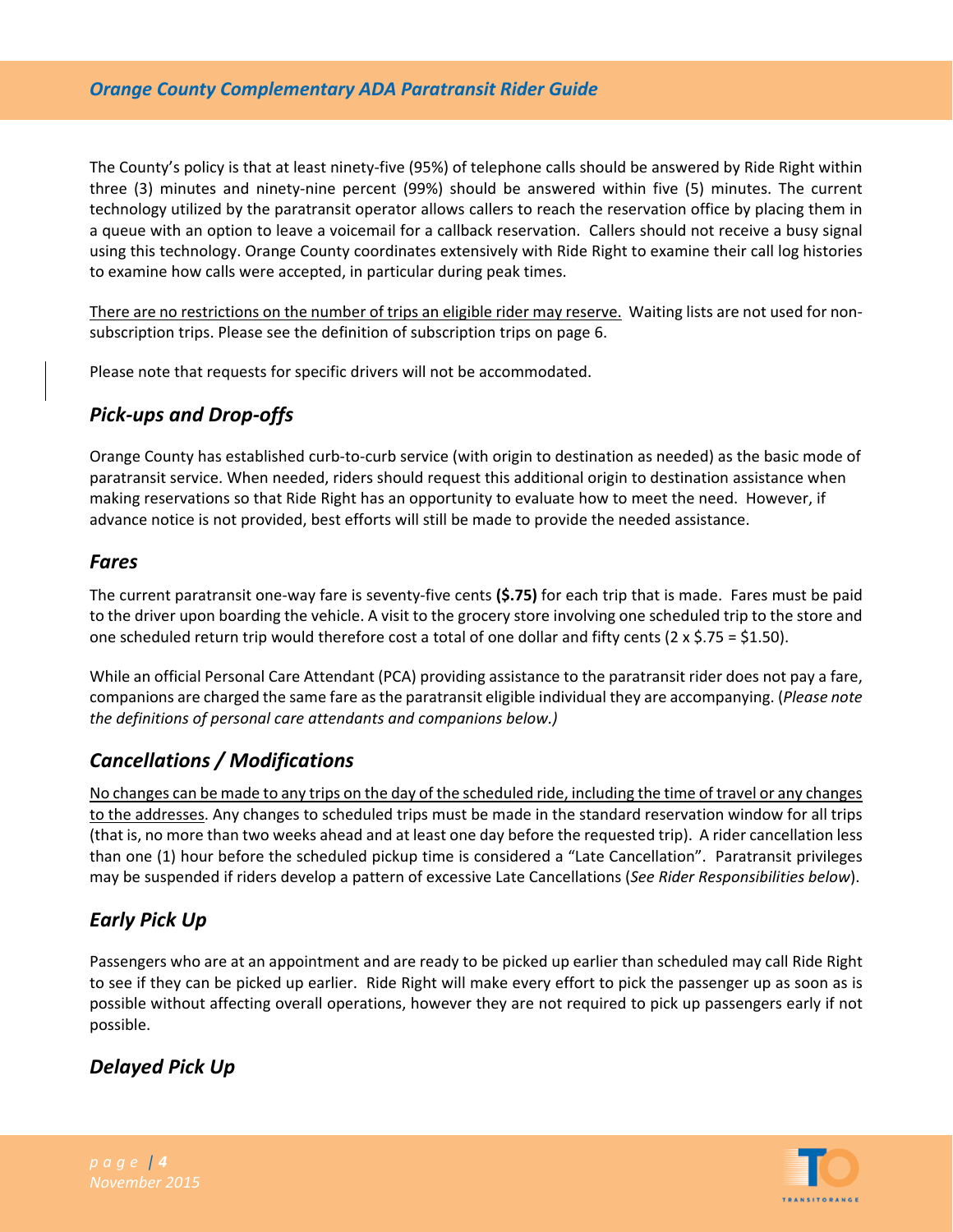Passengers who are at an appointment that is running late and will not be ready for their scheduled pick up are asked to contact Ride Right or have the office of their appointment contact Ride Right as soon as possible. Ride Right will arrange to pick up passengers as soon as possible past the previously scheduled pick up time. Riders should also advise Ride Right if they instead would like to cancel the return trip because they have made other arrangements for their return trip or the trip to their next destination.

## *Personal Care Attendants (PCAs) and Companions*

Service is provided to at least one other individual accompanying an eligible rider. If the eligible paratransit rider travels with a Personal Care Attendant (PCA), service is provided to at least one other individual in addition to the PCA. A PCA may accompany a rider at no additional charge as long as the rider's ADA certification provides for a PCA. A PCA is someone whose purpose is to help meet the rider's disability-related personal needs. Riders should indicate they will be traveling with a PCA when applying for eligibility and when scheduling trips. The PCA must board and disembark the paratransit vehicle with the rider being assisted. A PCA is someone provided by the eligible rider; the paratransit service does not provide PCAs for riders. Drivers are not permitted to provide attendant-type services (for example, carrying personal packages or suitcases). However, driver assistance with boarding and disembarking will be provided upon request.

#### *Travel Companions*

One companion may travel with the eligible paratransit rider. Additional companions may ride on a space‐ available basis. Any companion(s) pay the standard paratransit fare and must board and disembark with the eligible rider. Riders should indicate that they will be traveling with a companion when scheduling trips.

#### *Children as Riders and Companions*

Children who are registered riders must pay the full fare of \$.75. All rules applying to adult riders also apply to children.

Children under twelve (12) years of age must be accompanied by a responsible adult.

#### *Transporting Animals*

Riders may travel with a service animal such as a guide dog. Please tell the reservation agent when requesting rides that travel will be with a service animal. A service animal is an animal individually trained to provide assistance to an individual with a disability. A service animal must be under the constant control of its owner or handler.

## *Transporting Life‐Support Equipment*

Riders may bring a respirator, portable oxygen, and/or other life‐supporting equipment onto the paratransit bus. Such equipment must not violate laws or rules regarding transportation of hazardous materials. Equipment must be of an appropriate size to fit in the paratransit vehicles and be under the rider's or the attendant's continuous control.

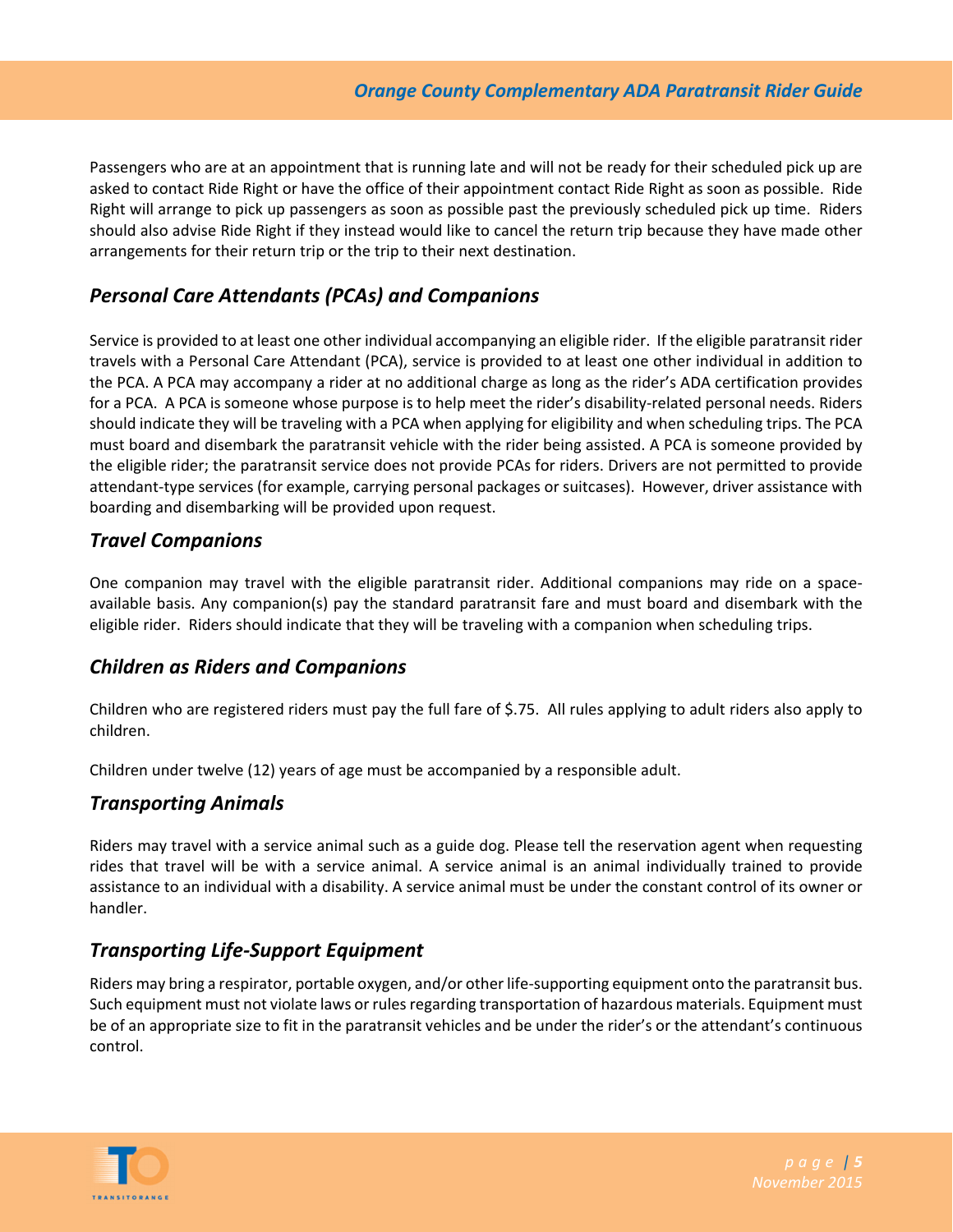# *Transporting Packages*

Riders (and PCAs and companions) are permitted to carry only the number of bags or packages that they are able to manage independently without the assistance of the driver. Due to space limitations and the time it takes to board the vehicle, the number of shopping bags is restricted to those that can be easily handled by the rider and carried aboard without delaying the vehicle. Drivers are not permitted to assist with packages. For safety reasons, explosives, acids, flammable liquids or other hazardous or illegal materials cannot be carried.

# *Trip Purposes*

Requests for trips of any purpose will be accepted and provided within the service area. As a complement to the fixed route service, which is used for trips of any purpose such as going to work, a doctor's appointment, shopping or the movies, trips on the paratransit service may be scheduled for any purpose. Additionally, the paratransit service contractor is prohibited from prioritizing trips based on the trip purposes which may be described by the riders. In other words, a reservation for a medical appointment cannot be given preference to a trip to the movie theater.

# *Subscription Reservations*

A "subscription reservation" is a reservation made for a recurring trip or set of trips. Subscription service is limited to riders traveling **between the same origin and destination** at the same time, on the same day(s) of the week, at least once weekly, for at least one month. Riders must call every thirty (30) days to confirm that their subscription trips are still needed and on the schedule.

Once subscription service is scheduled, riders must call when they wish to cancel the trip for a particular day(s). New requests for subscription service are not guaranteed. Subscriptions can be suspended after notice is given to the rider if subscription trips exceed 50% of overall trips during any 1‐hour period. If suspended, riders would continue to be able to make individual reservations.

# **During The Ride**

## *Where is My Ride?*

Orange County ADA Paratransit operates with an on‐time **pick‐up window of 30‐minutes**. In other words, riders must plan on potentially waiting up to 15 minutes on eitherside of the scheduled time for the paratransit vehicle to arrive. For example, while the service operator will make every attempt to arrive as close to the scheduled time as possible, a paratransit rider with a trip that is scheduled for a 2:00PM pickup should be ready for the paratransit vehicle to arrive beginning at 1:45PM and might have to wait until 2:15PM for the bus to arrive.

If you have any questions about the paratransit vehicle arrival time, please call Ride Right in Newburgh at (845) 567‐0013 in Middletown at (845) 467‐6641 or in Monroe at (845) 395‐3083.

# *Travel Time*

The estimated travel time of an ADA Paratransit trip is expected to be similar to the same trip, including transfers and walking time, as if made using the fixed-route bus service.

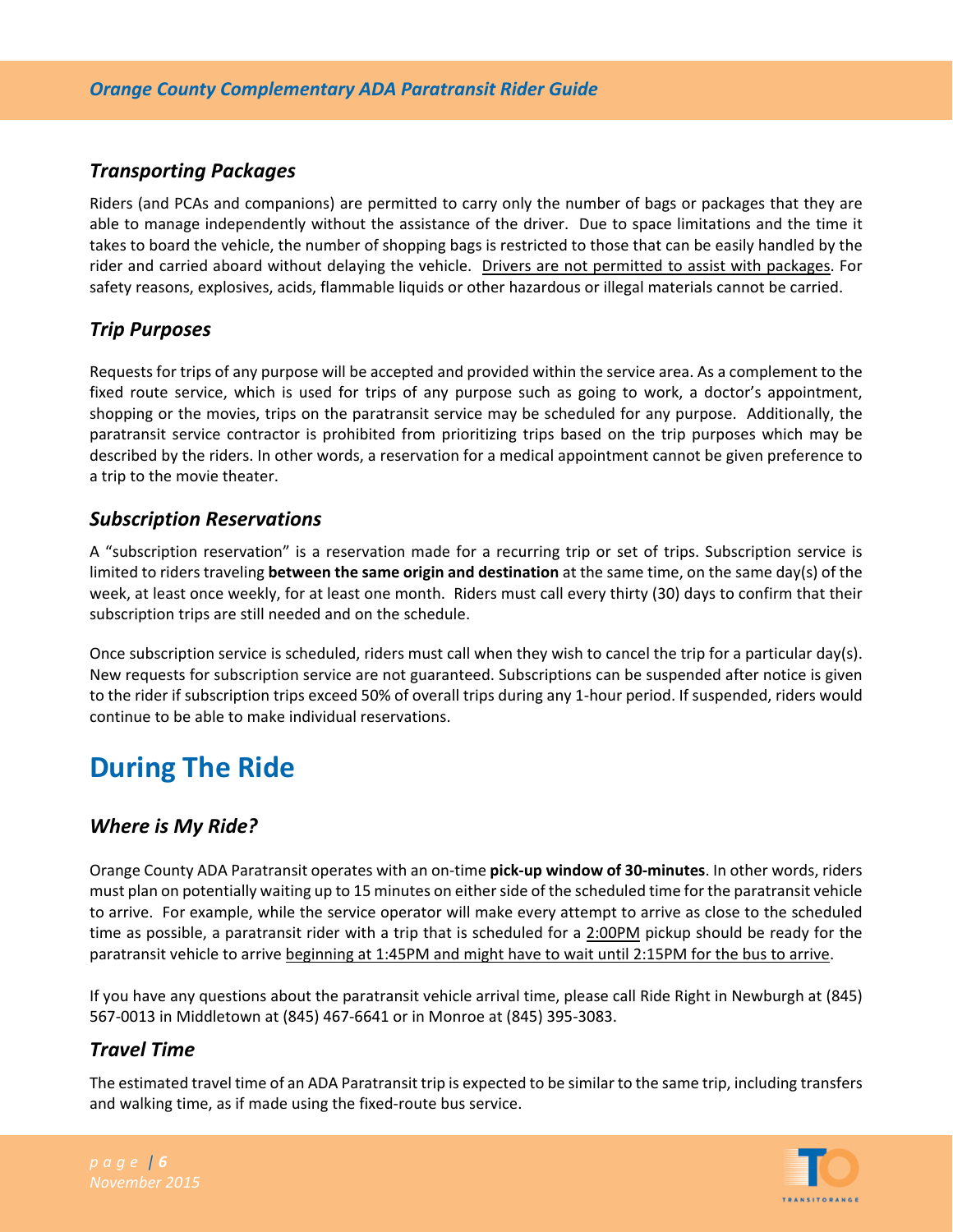## *Shared Rides*

The ADA Paratransit service is a shared‐ride system. Buses are dispatched to carry multiple riders, so riders may or may not go directly to their destination after being picked up; there may be one or more pick‐ups and drop‐ offs of other riders along the way.

## *Unscheduled Stop Requests*

Only scheduled stops will be made. Drivers are not permitted to make unauthorized stops.

## *Paratransit Vehicles*

The County provides paratransit vehicles for the service, which are maintained by the contractor. As stated earlier, the County ensures that all bus purchases include lifts and other accessibility features that meet or exceed Federal standards. The paratransit vehicles use a 'Transit Orange' color theme with an orange roof which has the word "PARATRANSIT" on the sides. From time to time the contractor may also use a spare vehicle if necessary which may look different.



# *Mobility Aids*

All mobility aids and other equipment (for example, folding shopping carts) used by riders must be able to be safely secured inside the bus during travel in order to be permitted on the bus.

## *Lifts*

Lift deployment is available at any scheduled boarding or disembarking location, provided that physical terrain and/or conditions allow. If the location does not allow for the safe deployment of the lift, the nearest safe and agreed upon location will be used to load and disembark the passenger. The lift is only to be occupied by one person at a time. For safety reasons, PCAs and/or companions are not permitted to be on the lift while an ADA rider is loading or unloading. There are no time constraints for passengers with disabilities to board or disembark a vehicle using the lift.

## *Paratransit Drivers*

Passenger safety begins with qualified drivers. Each of Ride Right's drivers are carefully screened before hiring, and their credentials are continually monitored for compliance throughout their employment. The screening

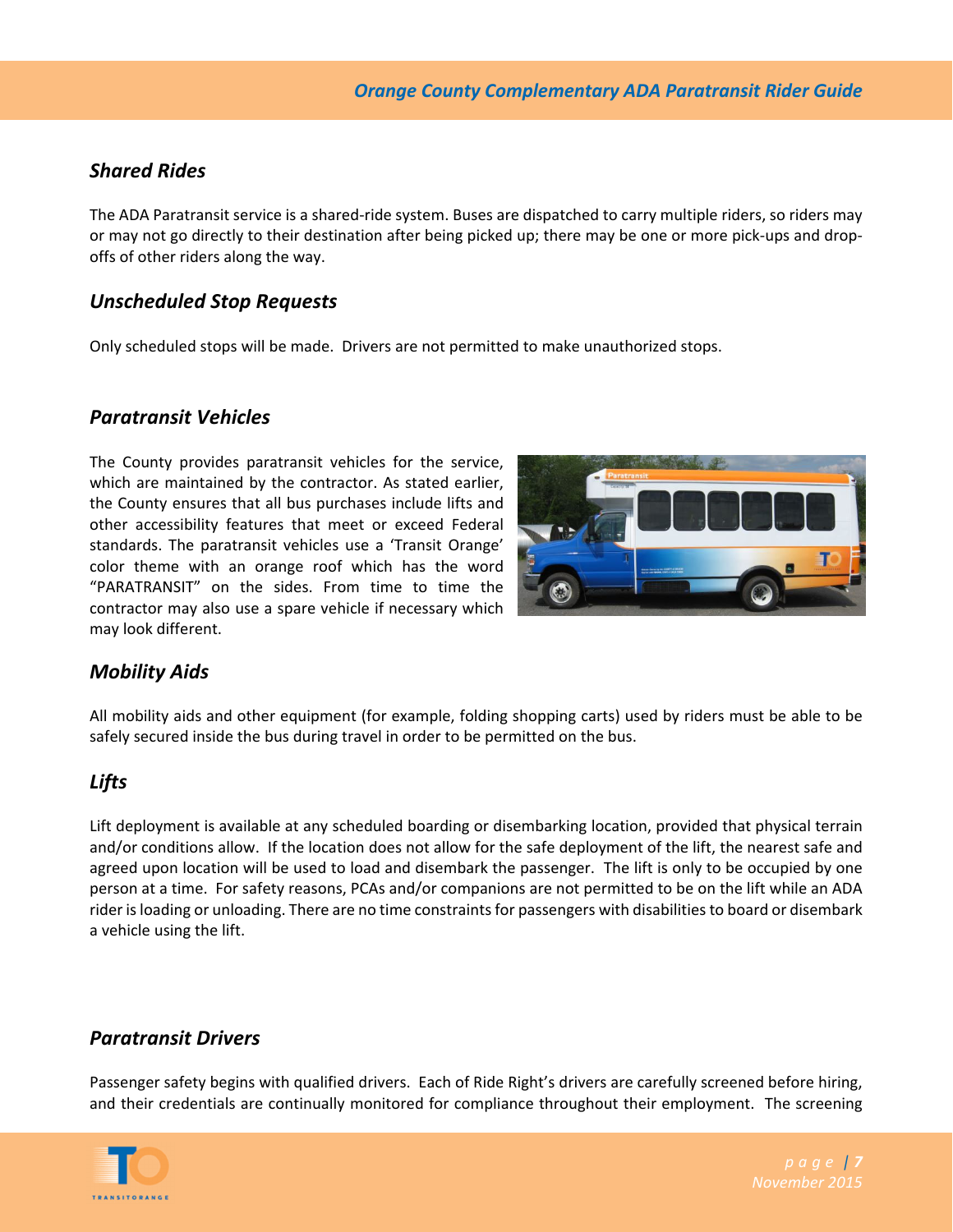process includes review of driver and criminal records, a thorough physical, substance abuse testing, and reference checks. All drivers must also be qualified according to Article 19‐A of the New York State Vehicle and Traffic Law. In addition, Ride Right's drug and alcohol policy mandates that all drivers undergo substance abuse training, as well as pre‐employment, random, reasonable suspicion, post‐accident, and return‐to‐duty screenings.

# **Responsibilities**

Below are common sense responsibilities designed to ensure safety and comfort for all passengers and drivers.

#### *Rider's Responsibilities:*

- Carefully review all Rider Guide materials.
- Make ride reservations at least one (1) day and up to fourteen (14) days in advance.
- Same day reservations will not be accepted.
- Be at the designated pickup location on time (within the pickup window at least fifteen (15) minutes before the scheduled pickup time and stay to at least fifteen (15) minutes after the scheduled pickup time).
- Arrange entry for the vehicle if pickup or drop off location is inside a gated community or has special access requirements.
- If the ADA Paratransit vehicle has not arrived by the end of the on-time window (fifteen (15) minutes after the scheduled pick‐up time) call Ride Right in Newburgh at (845) 567‐0013 in Middletown at (845) 467‐6641 and in Monroe at (845) 395‐3083.
- Pay the correct fare in cash using exact change.
- Call to cancel an unneeded ride as soon as possible to avoid a "late cancellation" or a "no-show" and help reduce any service disruption for other riders.
- Avoid distracting the driver or engaging other passengers with inappropriate behavior.
- Maintain wheelchairs or other mobility aids in safe operating condition according to manufacturer's specifications.
- Expect "shared‐ride" service on ADA Paratransit vehicles. Others may be picked up after you, and/or dropped off before you reach your destination.
- Maintain acceptable standards of personal hygiene; please refrain from using scented products to accommodate riders with chemical sensitivities.

## *Courtesy Counts*

Follow these common rules of courtesy:

- Be considerate of others.
- No eating, drinking or smoking on board the vehicle.
- No riding under the influence of alcohol or illegal drugs.
- No littering in the vehicle.
- No solicitation distribution of advertising or material of any kind, including soliciting petition signatures, for a political candidate, religion or any other cause, is prohibited.
- No radios, audible music players or other sound-generating equipment may be played aloud by passengers aboard the vehicle.

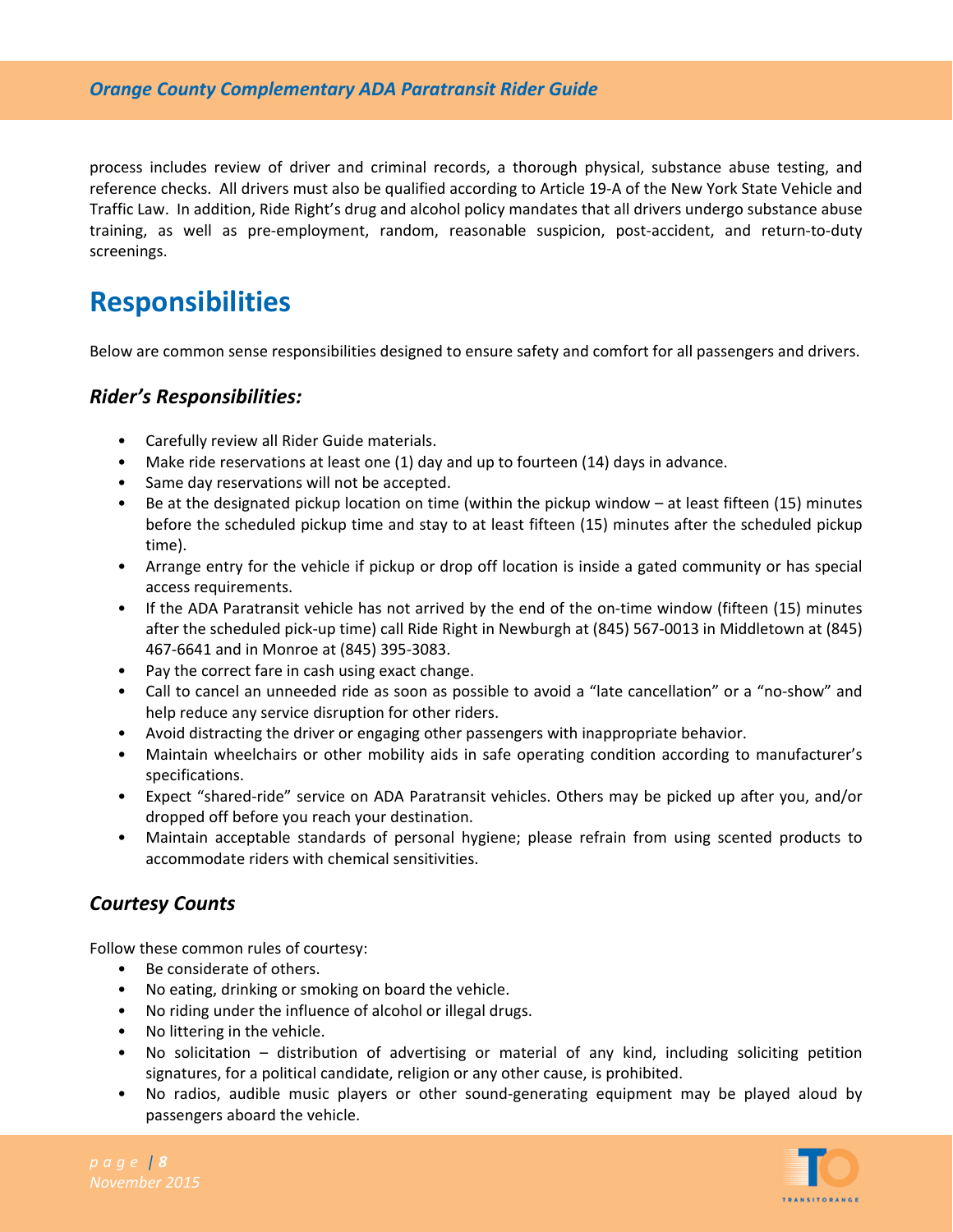• Provide feedback if your service is unsatisfactory by calling Ride Right in Newburgh at (845) 567‐0013, in Middletown at (845) 467‐6641 or Monroe at (845) 395‐3083.

#### *Driver's Responsibilities*

#### *Drivers Are Required to:*

- Adhere to the same standards of common courtesy and personal hygiene as those required of riders.
- Drive safely at all times.
- Treat riders with courtesy.
- Visibly display a proper ID badge.
- Perform a thorough pre-trip inspection on the vehicle, including cycling the lift, and immediately report any defects to the supervisor.
- For safety reasons, maintain "line of sight" of vehicle at all times.
- Keep to the assigned service schedule for the convenience of all riders.
- Provide reasonable assistance to riders entering or leaving the vehicle.
- When requested, and if safe to do so:
	- $\circ$  Assist passengers to and from the main door of their origin and destination
	- $\circ$  Offer ambulatory passengers a steadying arm or other appropriate assistance when walking or using stairs.
	- $\circ$  Help persons in wheelchairs maneuver onto standard ramps and to and from the main door of their origin and destination.

#### *Drivers Are Not Permitted to:*

- Enter the residence of a rider.
- Perform any personal care assistance for any rider, such as assisting with dressing.
- Lift or carry a passenger.
- Wait for a passenger to make a stop to conduct business, such as at an ATM/Cash machine, pharmacy, or store.
- Escort a passenger beyond the ground floor lobby of a public building or beyond the front door of a private residence.
- Provide attendant-type services (for example, carrying personal packages or suitcases).
- Accept tips or any other gratuities.
- Perform errands for riders, such as picking up prescriptions or groceries.
- Operate the vehicle while distracted by personal cell phones, iPods or similar personal sound generating devices, computers or similar devices.

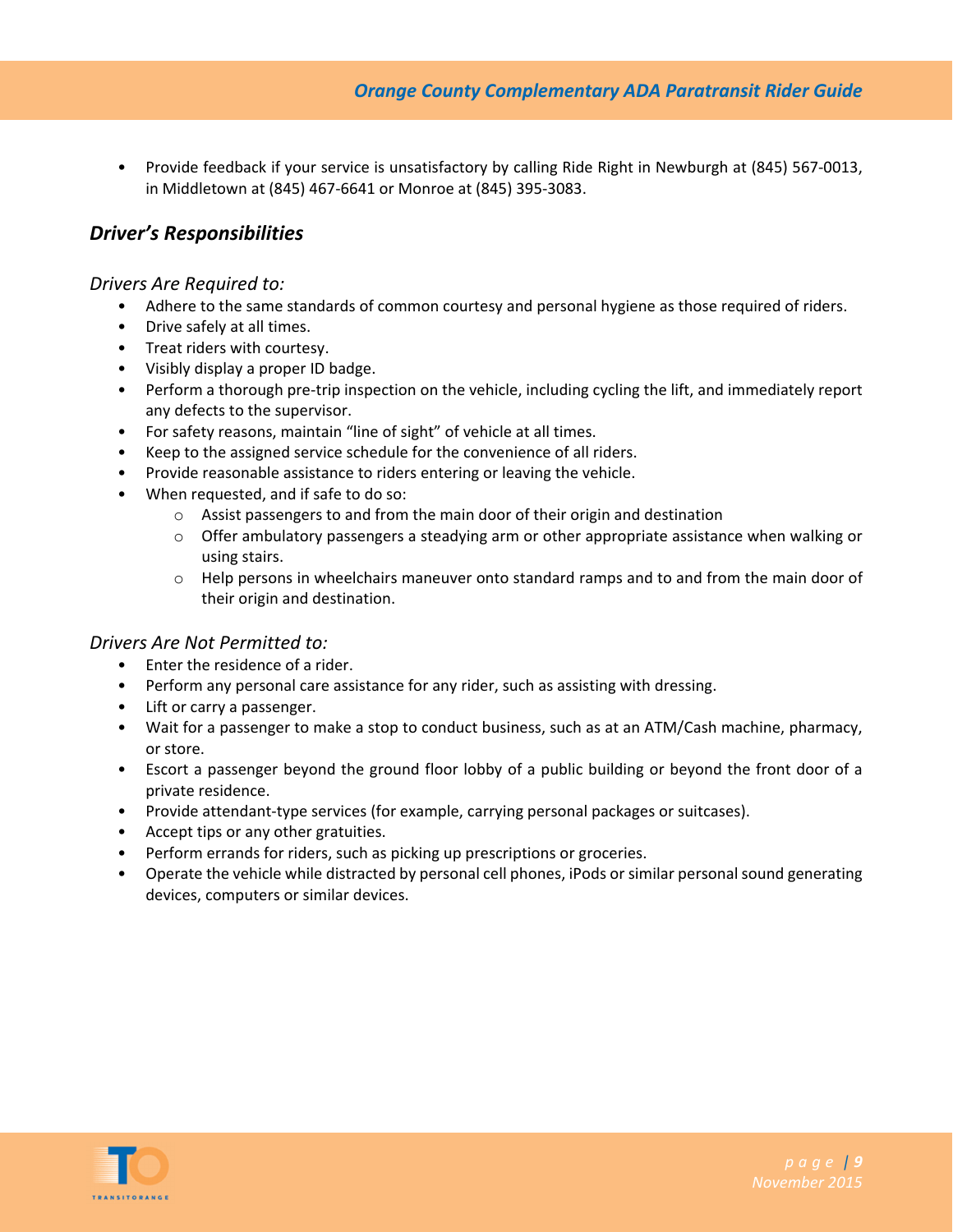#### *Missed Rides*

Orange County has a fairly lenient policy for riders regarding missed trips and offers numerous opportunities for riders to understand how their actions impact operations. If a rider is demonstrating a pattern of no shows, the operator will send the rider a warning letter advising them of their actions and the potential repercussions.

- **Cancellation** ‐ when a rider calls the office more than one (1) hour before their window start time. This is an acceptable action by passengers and is encouraged. Please note that one (1) hour before the window start time is one (1) hour and fifteen (15) minutes before the scheduled pickup time. For example, a rider with a scheduled pickup time of 10:00 AM has a pickup window beginning at 9:45 AM such that a proper cancellation would be made by calling no later than 8:45 AM.
- **Late Cancellation** ‐ when a rider calls less than one (1) hour before their scheduled window start time. This is an unacceptable action. "Late cancellations" are equivalent to a "no show".
- **No Show** ‐ when a bus arrives at a pick‐up location within the thirty (30) minute window time, waits five minutes within that window only to find that the rider has not shown up for the ride. This is a "no show" and is an unacceptable action.

## *Suspension Policy for a Pattern of Missed Trips, No Shows or Disruptive Behavior*

Three "no shows" within a 30‐day period will result in the rider being sent a warning letter and may lead to a temporary suspension of riding privileges. Ride Right determines whether a rider has engaged in a pattern or practice of missing scheduled trips by using the following policy:

- If a rider (or their PCA and/or companion(s)) violates any safety or conduct policy, has a medical problem affecting safety, or violates the no show/cancellation policy in a 30‐day period, Ride Right may suspend the rider (or the PCA and/or companion(s)) if it deems necessary. Ride Right will notify the rider with the reasons for the suspension and the length of the suspension. Suspension time periods may be reduced or extended at the discretion of Ride Right.
- If needed, first suspensions will generally be for one (1) week. This happens when twenty‐five percent (25%) or more of a rider's scheduled trips are no‐shows over a period of one month, which will result in suspension for a week. If the immediate suspension is based on the rider having a medical problem affecting safety, the suspension will continue until the medical problem affecting safety is remedied. For example, rider A (with no previous suspensions) requested 16 trips over a four-week period, but was a no show for four of those trips (25 percent), could be suspended for one week.
- If, after a first suspension, a rider (or their PCA and/or companion(s)) again violates any safety or conduct policy, has a medical problem affecting safety, or violates the no show/cancellation policy with a pattern of 20 percent no shows over a period of one month, a second letter would be sent advising the rider of the second suspension and the length of the suspension. Typically, a second suspension will be for two (2) weeks. Following the end of their first suspension, Rider A who scheduled 10 trips over the next four‐week period, but was a no show for two of those trips (20 percent), could be suspended for two weeks.

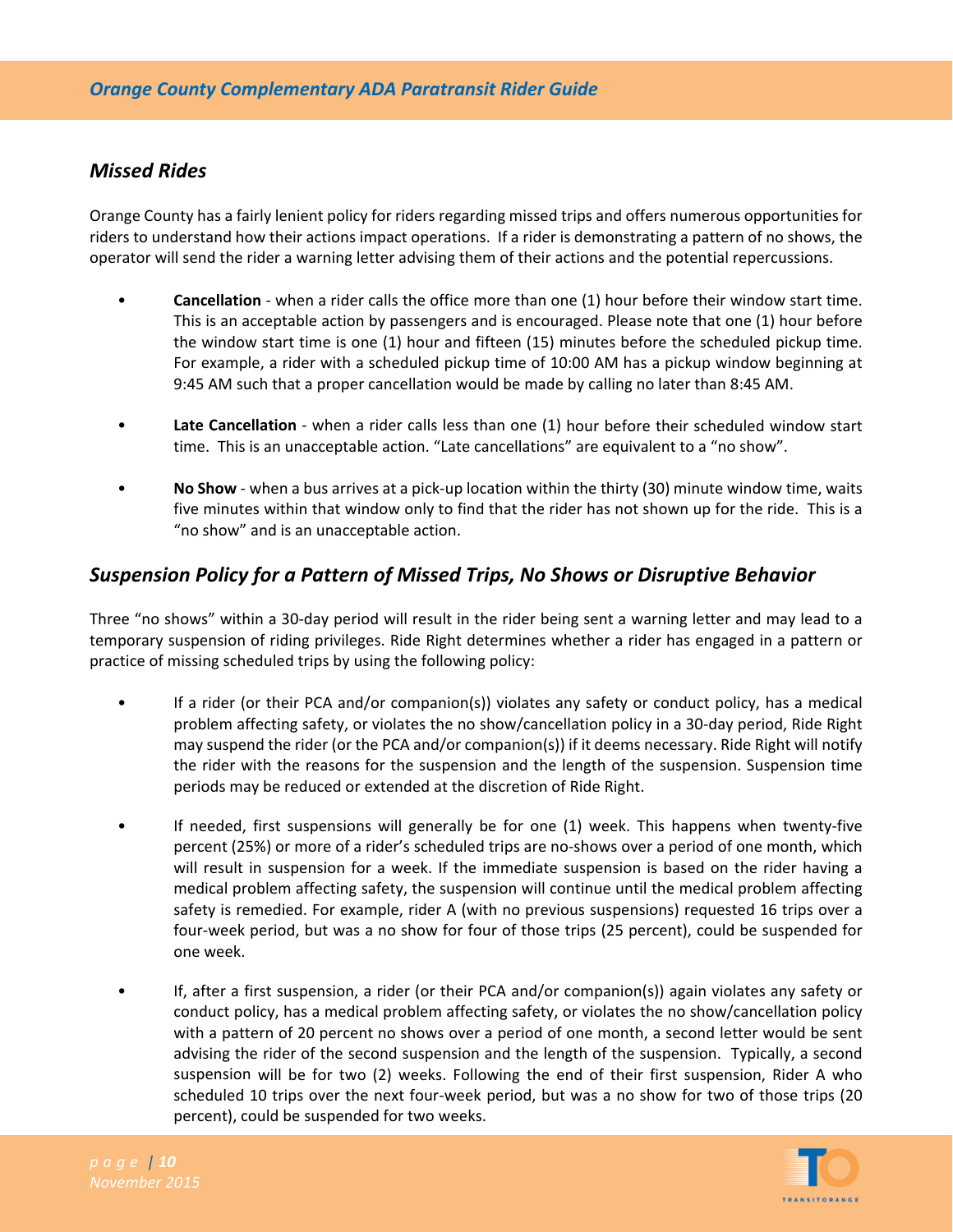• If, after a second suspension, a rider (or their PCA and/or companion(s)) again violates any safety or conduct policy, has a medical problem affecting safety, or violates the no show/cancellation policy with a pattern of 15 percent no shows over a period of one month, a third letter would be sent advising the rider of the second suspension and the length of the suspension. A third suspension cannot exceed three (3) weeks in duration. Additionally, the passenger must contact Orange County in writing to request re-instatement. The same rider A (from the example with two earlier suspensions) who requested 20 trips over the next four-week period, and was a no show for three of those trips (15 percent), would be suspended for a period not exceeding three weeks.

# *Circumstances Beyond the Rider's Control*

For each no show, the paratransit operator contacts the rider to gather information on the circumstances surrounding the no show. Circumstances considered to be beyond the rider's control include:

- Family emergency
- Illness that precluded the rider from calling to cancel
- Personal attendant or another party who didn't arrive on time to assist the rider
- Rider was inside calling to check the ride status and was on hold for extended time
- Rider's appointment ran long and did not provide opportunity to cancel in a timely way
- Another party cancelled rider's appointment
- Rider's mobility aid failed
- Sudden turn for the worse in someone with a variable condition
- Adverse weather impacted rider's travel plans

Such things precluding the rider from cancelling in a timely way will not be counted against the rider as a no show. This information is recorded in the operator's No Show Log.

#### *Rider Appeals Against Suspension*

Riders are allowed to appeal suspensions through the County's appeals process. Orange County will consider revoking suspensions if the rider can demonstrate that the no shows were caused by circumstances beyond the rider's control.

# **Improving Service**

## *Providing Input and Feedback About ADA Paratransit Service*

Riders are encouraged to let Ride Right know about the quality of service. When calling or writing to Ride Right, please provide as much detail as possible. Information about the trip such as date, time of pickup or drop off, driver name, or vehicle number is helpful. This detailed information is especially helpful if the feedback is a complaint to be looked into. Riders may also contact the Orange County Department of Planning with feedback, including complaints, however for most operational issues the initial contact should be to Ride Right.

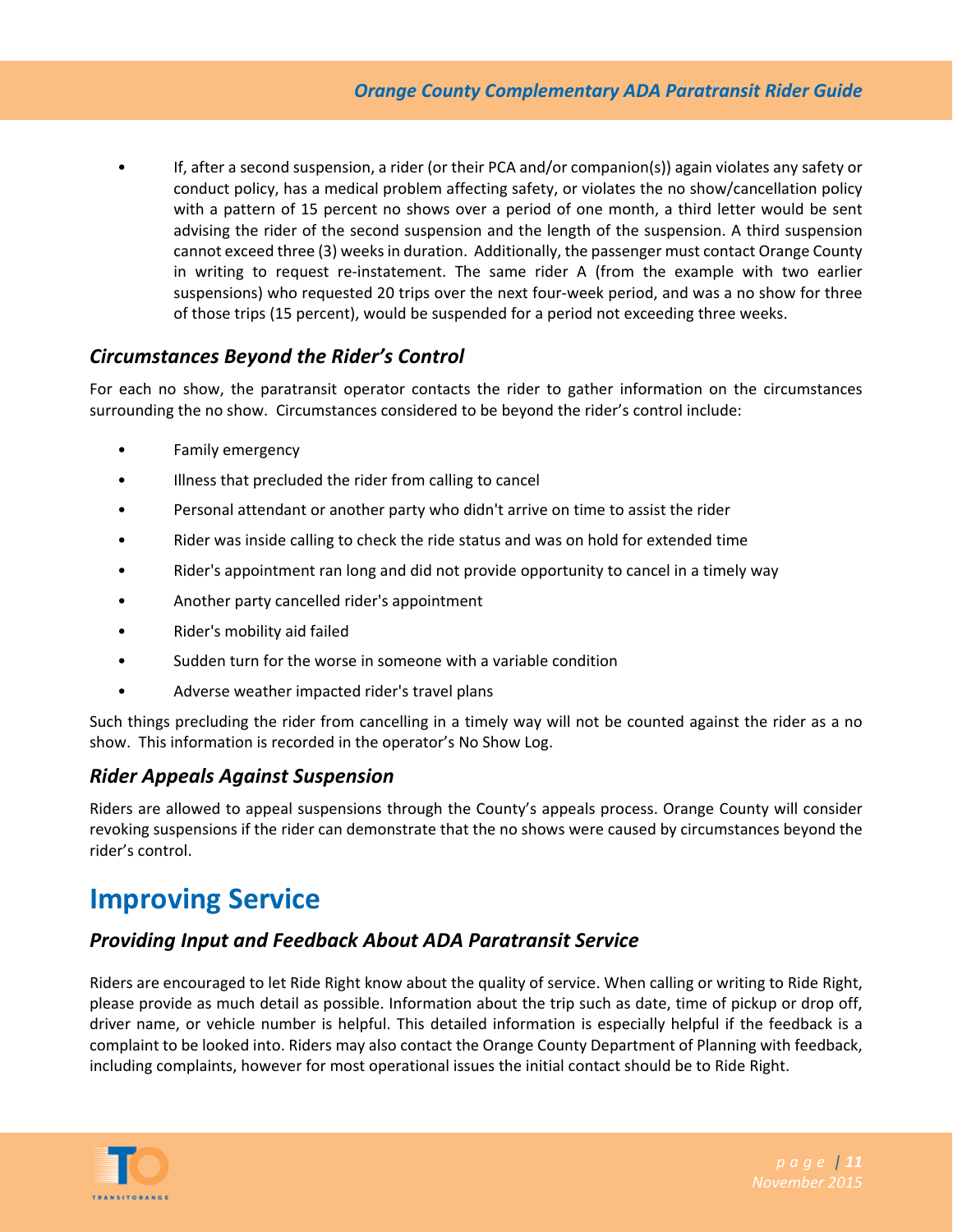Ride Right and/or the Orange County Department of Planning are responsible for tracking, review and resolution of all complaints received. All received complaints are entered into a database for tracking. The database contains information such as name, address, phone number and details regarding the alleged complaint.

Please note that there are separate processes for different types of service feedback. To ensure that feedback response is handled most efficiently, please refer to the following table:

| <b>Complaint / Commendation</b><br>Type                        | <b>Submit to</b>                                      | <b>Contact information</b>                                               | <b>Phone / Email</b>                                                         |
|----------------------------------------------------------------|-------------------------------------------------------|--------------------------------------------------------------------------|------------------------------------------------------------------------------|
| Specific trip feedback (lateness,<br>etc.)                     | Paratransit<br>Contractor                             | Ride Right, LLC                                                          | (845) 567-0013 / (845) 467-6641 /<br>(845)395-3083 alucas@ride-<br>right.net |
| Service Scheduling feedback<br>(don't email to schedule trips) | Paratransit<br>Contractor                             | Ride Right, LLC                                                          | (845) 567-0013 / (845) 467-6641 /<br>(845)395-3083 alucas@ride-<br>right.net |
| General Service Guidelines /<br>Requirements                   | Paratransit<br>Contractor                             | Ride Right, LLC                                                          | (845) 567-0013 / (845) 467-6641 /<br>(845)395-3083 alucas@ride-<br>right.net |
| <b>Paratransit Service Policy</b>                              | Sr. Planner                                           | <b>Orange County</b><br><b>Planning Department</b><br>- Transit Division | (845) 615-3850 /<br>rparrington@orangecountygov.com                          |
| Paratransit Service Contractor<br>Performance                  | Sr. Planner                                           | <b>Orange County</b><br><b>Planning Department</b><br>- Transit Division | (845) 615-3850 /<br>rparrington@orangecountygov.com                          |
| Title VI Grievance<br>(Discrimination or Harassment)           | Please refer to the grievance section presented below |                                                                          |                                                                              |

## *Title VI Grievances*

Orange County is committed to ensuring that people with disabilities are able to take part in, and benefit from, transportation services offered. In addition, Title VI of the Civil Rights Act requires that public entities adopt and publish Title VI grievance procedures to assure the prompt and equitable resolution of civil rights matters. Orange County ADA Paratransit takes civil rights grievances seriously. Title VI grievances are considered serious legal infractions such as discrimination or harassment and require that the grievance process listed below is followed.

**All written Title VI grievances must be filed within 180 days of the date of the alleged incident.**

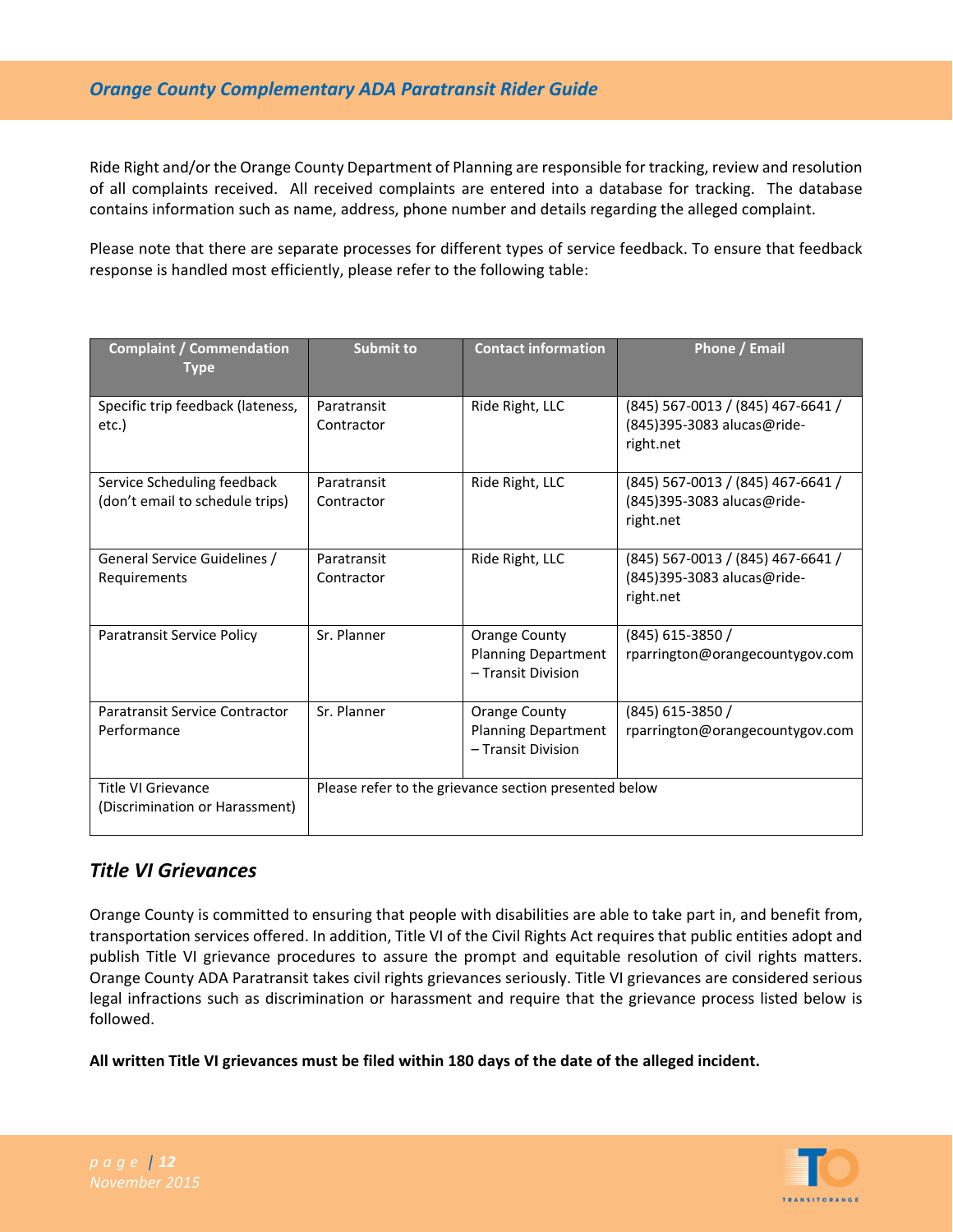Within 60 days, Orange County is required to perform a formal investigation and report upon its findings and potential resolution of the grievance in writing to the complainant. The complainant shall be notified, in writing, of the findings and remedial action, if any, within a period not to exceed 60 days following receipt of the Title VI grievance.

#### *Who may file a Title VI grievance?*

A Title VI grievance may be filed by any person who believes himself, herself, or any specific class of persons to be subjected to discrimination, harassment or a legal infraction.

#### *What should the Title VI grievance include?*

You may file your grievance using the *Title VI Complaint Form* available on the County Planning website or one can be sent by calling the Planning Department. If you choose not to use the form, the following information can be submitted in writing:

- a. Complainant's name, address and telephone number
- b. Person(s) discriminated against (if someone other than the complainant)
- c. Description of the civil rights discrimination
- d. Date, Time and location of incident(s)
- e. Any additional helpful information about the civil rights grievance
- f. Signature of complainant or their legal representative

#### *How is a Title VI discrimination grievance filed?*

A Title VI grievance must be submitted to:

Commissioner Orange County Department of Planning 124 Main Street, 3rd Floor Goshen, New York 10924

A grievance also may be filed by sending the grievance via facsimile to the Commissioner of Planning at (845) 291-2533 or by electronic mail to planning@orangecountygov.com.

## *Reasonable Modifications*

A reasonable modification for purposes of complementary ADA Paratransit is a modification to Orange County's complementary ADA Paratransit service policies or procedures that is requested by an eligible rider to ensure they are able to use the paratransit system. To request a reasonable modification to current policies, practices

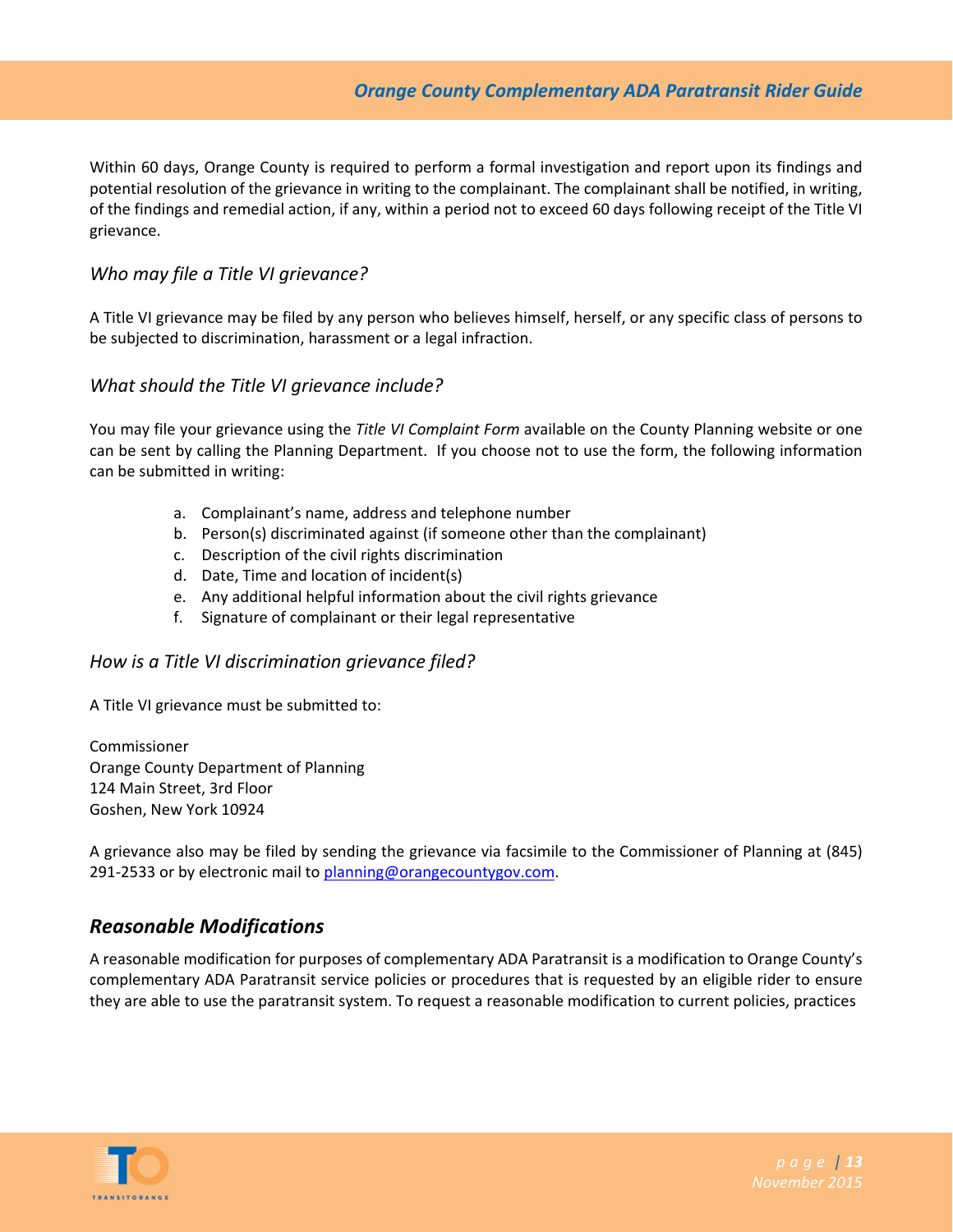or procedures, please submit the request to:

Artemus Lucas Ride Right, LLC 1662 Route 300 Suite 121 Newburgh, NY 12553

Requests may also be emailed to ALucas@ride-right.net. If necessary, phone requests may also be made by speaking with Artemus Lucas in Newburgh at (845) 567‐0013, Middletown at (845) 467‐6641 or Monroe at (845) 395‐3083.

Requests should be as specific as possible and include information on why the requested modification is needed in order to allow the individual to use Orange County's ADA Paratransit service.

Requests for reasonable modifications may be denied where:

- Granting the request would fundamentally alter the nature of Orange County's ADA Paratransit services;
- Granting the request would create a direct threat to the health or safety of others;
- It is determined that the rider is able to fully use Orange County's ADA Paratransit service for their intended purpose without the requested modification;
- Granting the request would cause an unreasonable financial or administrative burden.

#### *Reasonable Modification Complaints*

For complaints regarding the determination of reasonable modification requests, please contact:

Robert Parrington, Sr. Planner Orange County Planning Department – Transit Division 124 Main Street Goshen, NY 10924 (845) 615‐3850 rparrington@orangecountygov.com

Each complaint that is filed regarding reasonable modification determinations will be reviewed and responses made within 30 business days.

# **Other Operator Policies**

#### *Mobility Equipment Policy*

Orange County is the primary purchaser of transit vehicles, and ensures that all bus purchases include lifts and other accessibility features that meet or exceed Federal requirements. All mobility aids and other equipment used by riders must be able to be safely secured inside the bus during travel in order to be permitted on the bus.

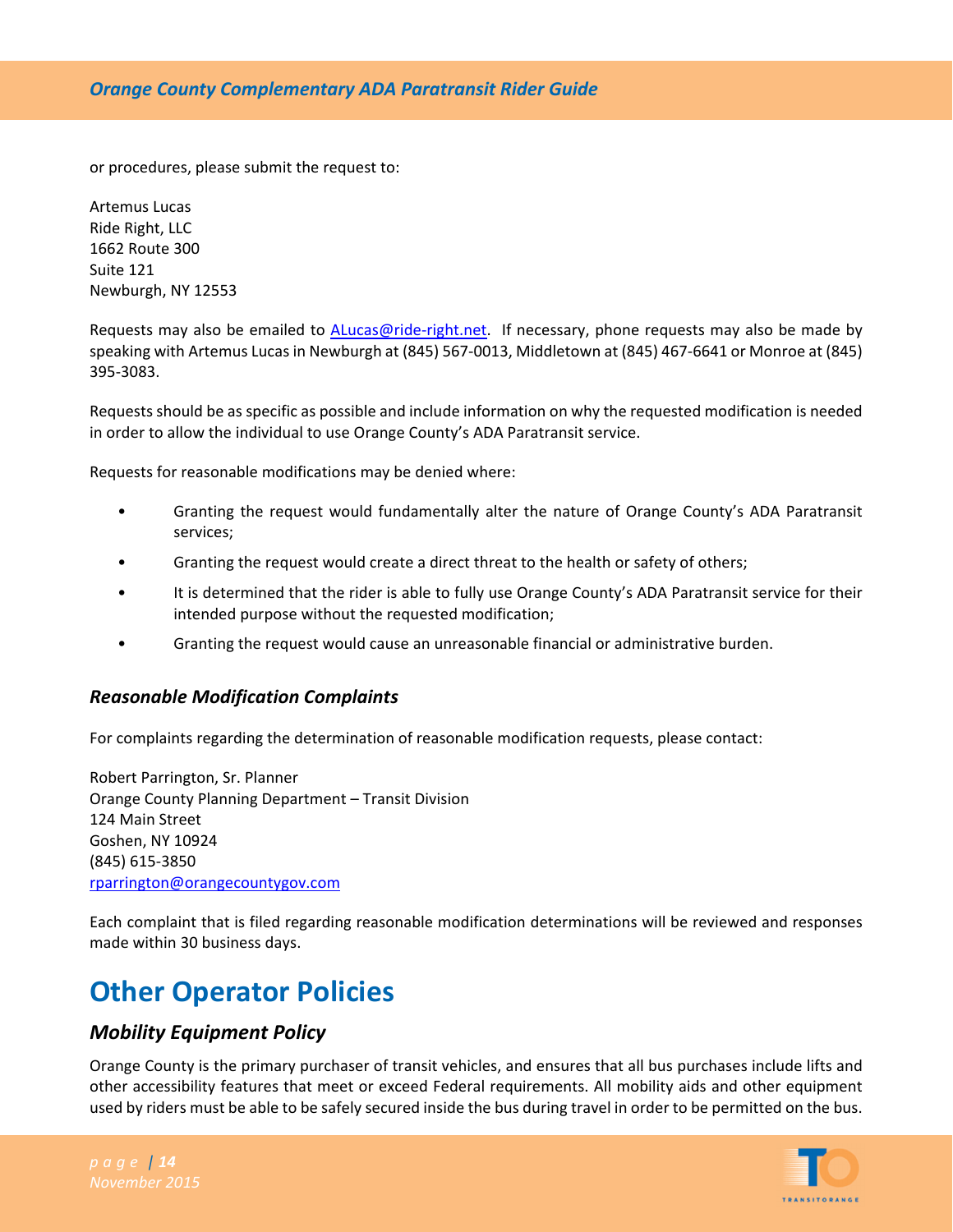In accordance with Federal regulations, mobility devices may not exceed the design load (rider's weight plus mobility device's weight) of the vehicle's lift.

Lift deployment is available at any pickup or drop‐off location requested by passengers provided the physical terrain and/or conditions allow. If the location does not allow for the safe deployment of the lift the nearest safe and agreed upon location will be used to pick up or drop off the rider.

There are no restrictions on persons using respirators for portable oxygen on vehicles.

#### *Operations Policies When Accessibility Features Are Inoperative*

Orange County's operating agreement ensures that vehicles with inoperative lifts and ramps are not put into service. Orange County staff examine pre- and post-trip vehicle inspection sheets during operator oversight visits for confirmation of compliance. Vehicles are taken immediately out of service for prompt repair and a spare vehicle with operational lifts and other ADA accessibility features is put into operational service within a 30‐minute window. Drivers are responsible for documenting and notifying their supervisor immediately of the failure of any ADA accessibility feature during pre-trip, while in service, or during post-trip inspection.

Orange County requests the operator to repair ADA accessibility features within the timeframe prescribed according to DOT guidance. Within the Operator Oversight Program, Orange County Planning staff review maintenance records to verify that repair of ADA accessibility features was done in a timely manner. If the repair of ADA accessibility features to vehicles extends beyond the timeframe prescribed by DOT, Orange County and its operator ensure that spare vehicles are available to cover the service while the inoperable vehicle is out of service.

# **System Performance / Compliance**

The Orange County Planning Department does not directly operate any transit services. The County selects the ADA Paratransit provider through a competitive bidding process. Orange County staff are responsible for ensuring compliance to ADA regulations and processing applications.

## *County Monitoring of Operator Services*

An automated service monitoring tool provided by the ADA Paratransit service contractor is used by the paratransit operator to schedule trips and all trip requests and actual trip information is catalogued within a database. Periodic reviews are performed to confirm the operational data for accuracy checks.

The County reviews maintenance records, pre‐ and post‐trip inspections and accessibility features (e.g. Braun lift operation) during onsite visits as part of the Operator Oversight Program.

Orange County defines the following service characteristics for monitoring purposes:

## *Trip Denials*

A trip denial occurs when a one‐way trip cannot be scheduled within a two‐hour window of the requested trip time (one hour before to one hour after the requested trip time).